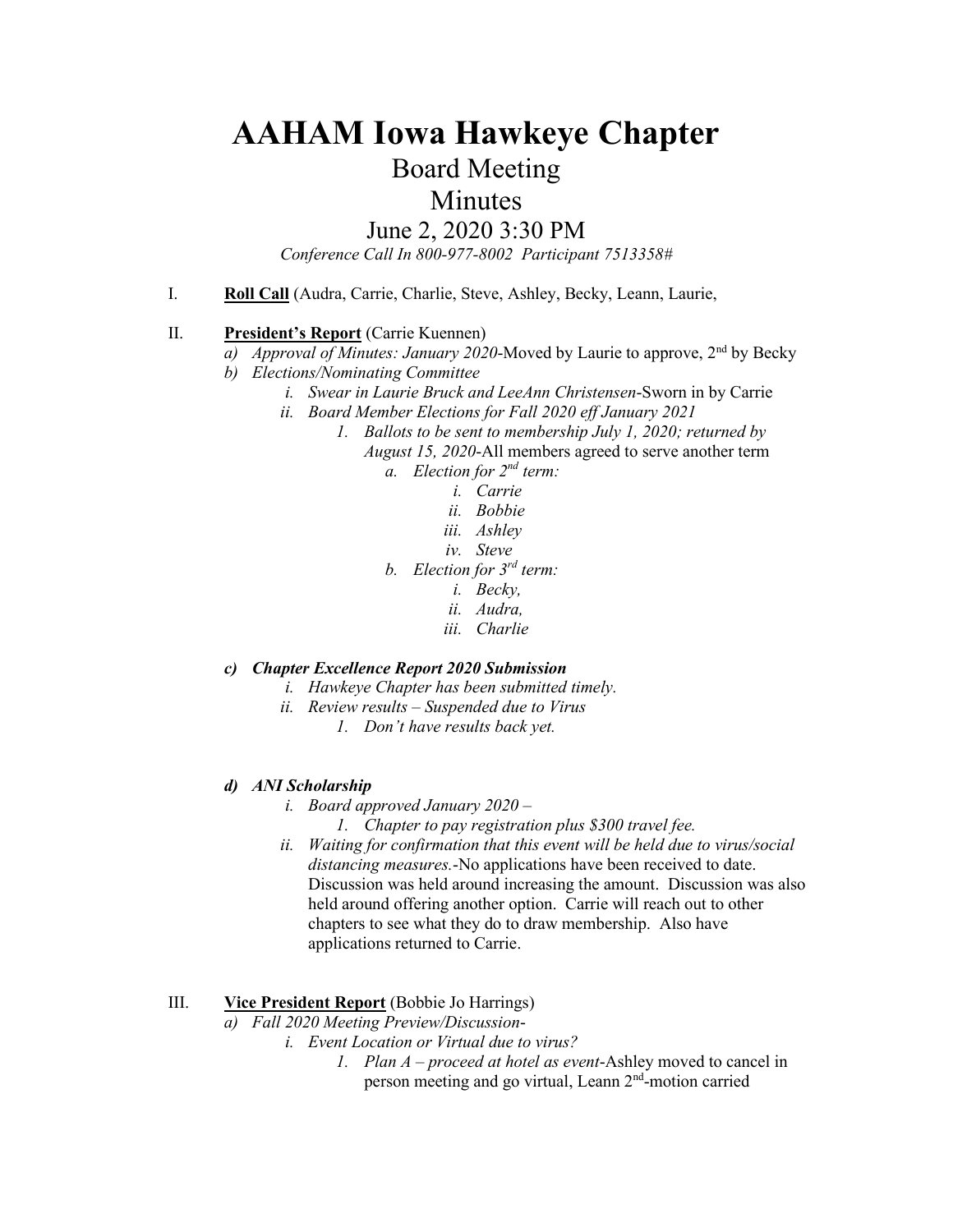- *2. Plan B – Virtual (outline plan)*-no charge for speakers, offer in a lunch in learn format for an hour, can it be recorded and posted to AAHAM website?, 4 or 5 sessions possibly over a week or two,
- *ii. Topics for consideration* topics will draw a crowd-IHA, Enthrive-denial prevention, price transparency, coding changes for 2021
- *iii. HomeTown Health Partnership*-not available for Fall Conference
- *iv. Sponsorships-*Have sponsors introduce speakers, commercials, moderator, offer to highest levels first
- IV. **Treasurer's Report** (Becky David)
	- *a) Financial Report*-canceling subscription for Quickbooks due to cost
	- *b) CD transfer update-* redeemed but not deposited until 6/1, will put into savings for now
	- *c) Approval for paypal card –*Credit card used to pay expenses like hotel deducts funds directly from bank account. Becky has a card and requested one for Carrie.
	- d) Look to spend funds using a professional speaker, could drive up attendance. Day from AR systems always gets a good crowd.

#### **V. Committee Reports**

- a) *Certification* (LeeAnn Christensen)
	- i. *Total Certifications in each certification category*-March 9 passed CRCS, 1 passed CRIP, July exams will be on Proctor U;
	- ii. *CEU Update Extension due to Virus*-1 year extension offered
- b) *Membership* (Laurie Bruck) Status-down to 108 members, decrease of 7 members
	- i. Potential for Membership Drive? –push for membership in 2021; start in the fall to get a push for January
	- ii. Status Update from January 2020 Board Meeting (Laurie, Steve, Charlie)
		- 1. Hospital Lists
		- 2. Postcard/ Letters
		- 3. Costs?
- c) *Communications/Hawkeye Highlights* (Steph Hultman/Laurie Gaffney)
	- i. Publication dates:
		- 1. June 15, 2020 *– articles due May 15, 2020*
		- *2.* September 15, 2020 *articles due August 15, 2020*
		- *3.* December 15, 2020 *– articles due November 15, 2020*
- d) *Legislative* (Bobbie Jo Harrings)
	- i. *2020 Legislative Day Update*
		- 1. *N/A – event cancelled due to virus*
	- ii. *Other Legislative topics-*price transparency
- e) *Corporate Sponsors* (Ashley Allers)
	- *i. Current Sponsors and Sponsors not renewed*-6 platinum and 1 silver sponsors, offer recognition of current sponsors out to members
	- *ii. Any considerations for 2021 program?*
- f) *Hospitality* (Steve Juve)-no report